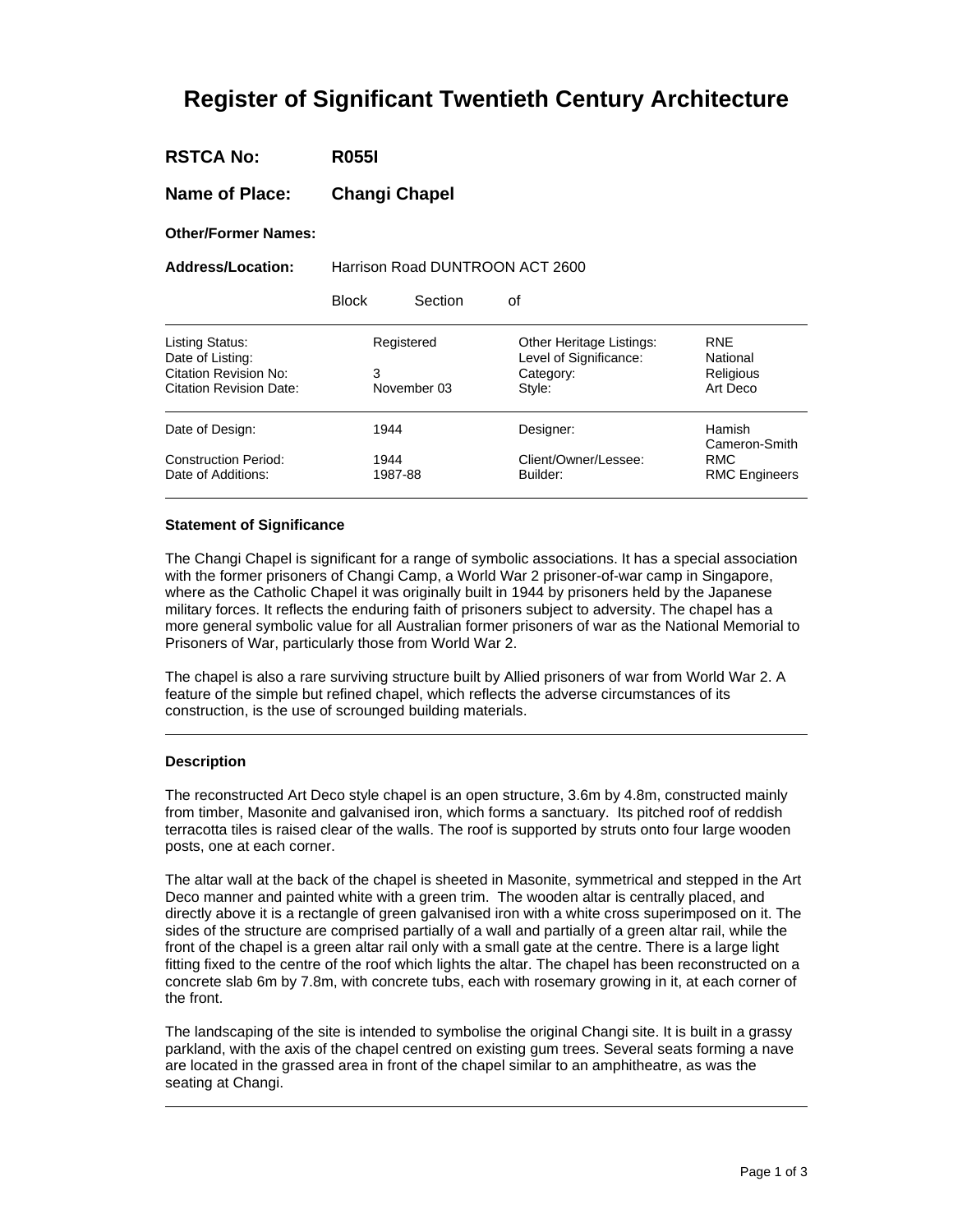## **Condition and Integrity**

The chapel is in good condition and is largely intact. As part of the reconstruction process some new materials, such as timber posts and roof members, and roof tiles, were used to replace missing materials. 2

## **Background/History**

Following the entry of Japan into World War 2, its military forces conducted a series of campaigns to gain control over Asia and the Pacific. A key target was Singapore which was the focus of the British presence in the region, including its military forces. Singapore Island was captured by Japanese forces on 15 February 1942. The fall of Singapore and a series of other campaigns by the Japanese forces resulted in a large number of Allied service personnel, including Australians, being taken prisoner. The surrender of Allied forces on Singapore included about 15,000 Australians. This was by far the largest number of Australians captured in the region during the war. In order to accommodate these and other prisoners, the Changi Gaol was established on 17 February 1942 as the Prisoner-of-War Headquarters for Singapore. Changi was up to that time a British army barracks.

Changi remained a prisoner-of-war camp until the end of the war. However, the number of Australians housed there varied because the Japanese used the prisoners as a work force for projects away from Singapore. Notwithstanding this fluctuation in numbers, Changi remained the largest Australian prisoner-of-war camp in the region. Prisoners of war from the 8th Division AIF were interned in the Changi Gaol Camp from 1943 onwards, and within weeks of their arrival had determined to build a Catholic Chapel. Originally a simple post and beam structure with a frond floor was erected under the guidance of Lieutenants Hamish Cameron-Smith and Hugh Simon-Thwaites. A more elaborate Chapel was designed by Cameron- Smith who was an architect in civilian life. The Chapel evolved over an extended period in 1944 and utilised found materials. It was used as a place of worship until the end of the war.

In October 1945 the War Graves Unit, including Corporal Max Lee, spent a few days by chance in the Changi Camp, en route to Sumatra. Corporal Lee made a request to the British to save the chapel, which was one of the few structures that had not been destroyed by fire. Permission was granted and after extensive photographs were taken and measured drawings and sketches were made by Lee, the Chapel was dismantled by a working party of surrendered Japanese personnel. It was crated to Australia in 1947, with the intention that the Chapel be reconstructed as a fitting memorial for "prisoners of war who had little recognition for the extreme adversity under which many had lived and died" (attributed to Lee).

The crates were stored in the Australian War Memorial where they remained for 40 years. The chapel was finally offered to the Australian Defence Force Academy and in 1987 reconstruction work commenced. The work was undertaken by the Royal Australian Engineer Corps. Following an unsuccessful application for Bicentennial funding, the Army launched a nation-wide public appeal for funds. In consultation with the Australian Heritage Commission, a site at Duntroon was chosen in the centre of small parkland close to the ANZAC Memorial Chapel.

The items inside the crates were marked with alphabetic and numerical codes enabling accurate reconstruction. Included were: the cross from the roof and roof tiles, panels from above the altar and the altar, most of the floor tiles, two roof beams and struts, timber framing from the side walls, a few pieces of timber trim, corrugated iron skirting, electrical switchboard, and electrical light fittings. Missing were two front posts and the remainder of the roof frame. Replacement timbers were provided. Some of the roof tiles were broken. Originally the tiles were from the Malabar tile works at Feroke in India, and identical replacement tiles were obtained from Saint Mary's Church at Rose Hill, Sydney. There was no attempt to replace missing floor tiles. Although photographs and sketches from 1945-46 indicate the chapel was not wired, an electrical switchboard and wiring were found in a crate and this was installed. Paint samples were matched at the then Canberra College of Advanced Education, and the chapel was painted in its original colours.

The chapel was dedicated as a National Memorial to all Australian prisoners of war on 15 August 1988, the anniversary of the end of the war. The service was attended by Max Lee and many of the Changi survivors and their relatives. Both Hugh Simon-Thwaites, who had become a Catholic